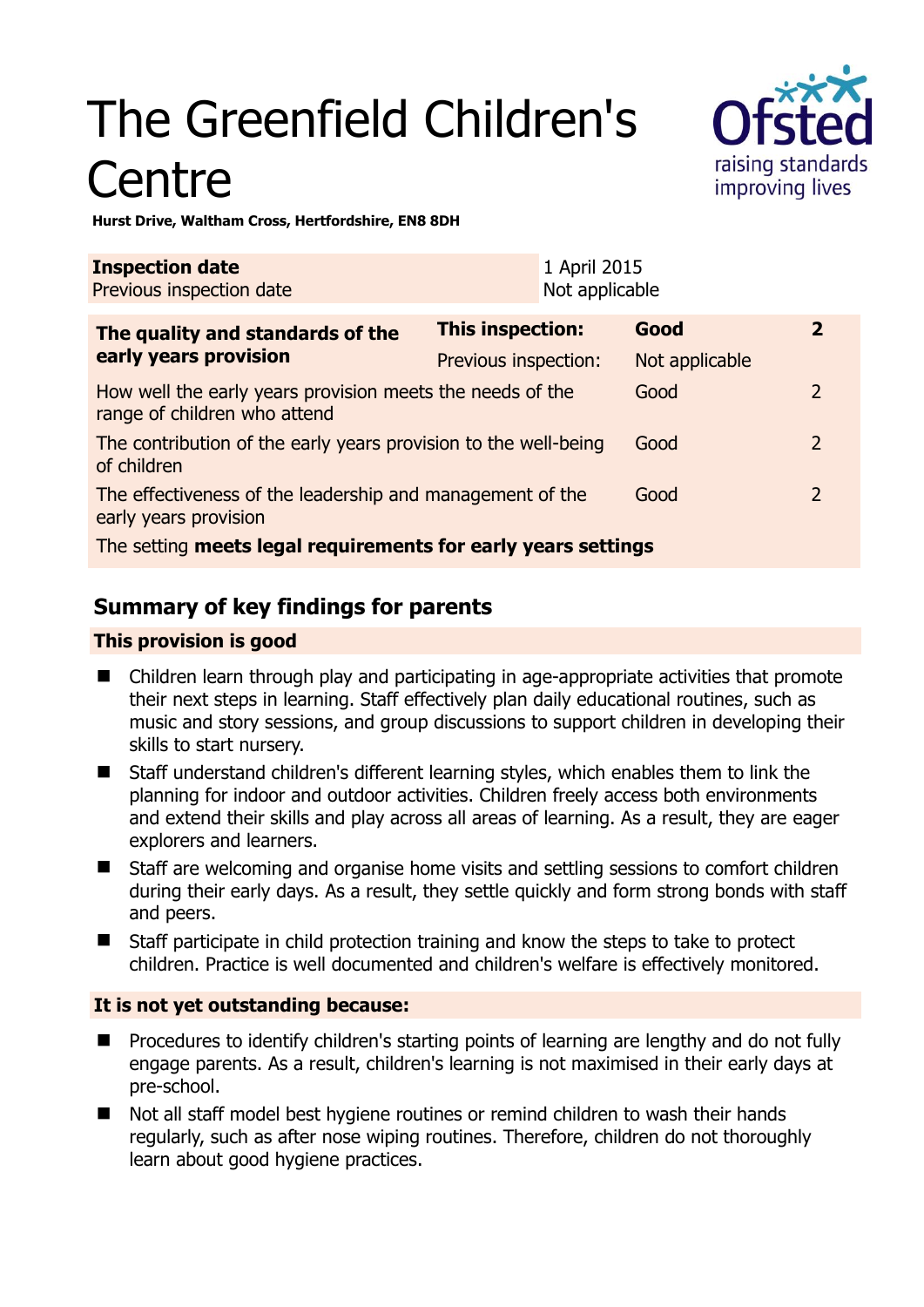## **What the setting needs to do to improve further**

#### **To further improve the quality of the early years provision the provider should:**

- $\blacksquare$  strengthen the procedure to identify children's starting points of learning to ensure this includes further participation of parents so children's learning is maximised from their early days at pre-school
- review washing hands procedures, especially after nose wiping routines, so good health is promoted consistently and children learn to effectively manage their hygiene needs.

#### **Inspection activities**

- The inspector observed activities, talked to staff and interacted with children during the inspection.
- The inspector conducted a joint observation with the pre-school qualified teacher.
- The inspector sampled a range of documentation, including policies, self-evaluation form, evidence of staff's suitability checks and safeguarding procedures.
- The inspector looked at children's assessment and planning records.
- The inspector had a tour of both indoor and outdoor play areas.
- The inspector sought parents' views through discussions on the day of the inspection and through written feedback.

**Inspector**  Karinna Hemerling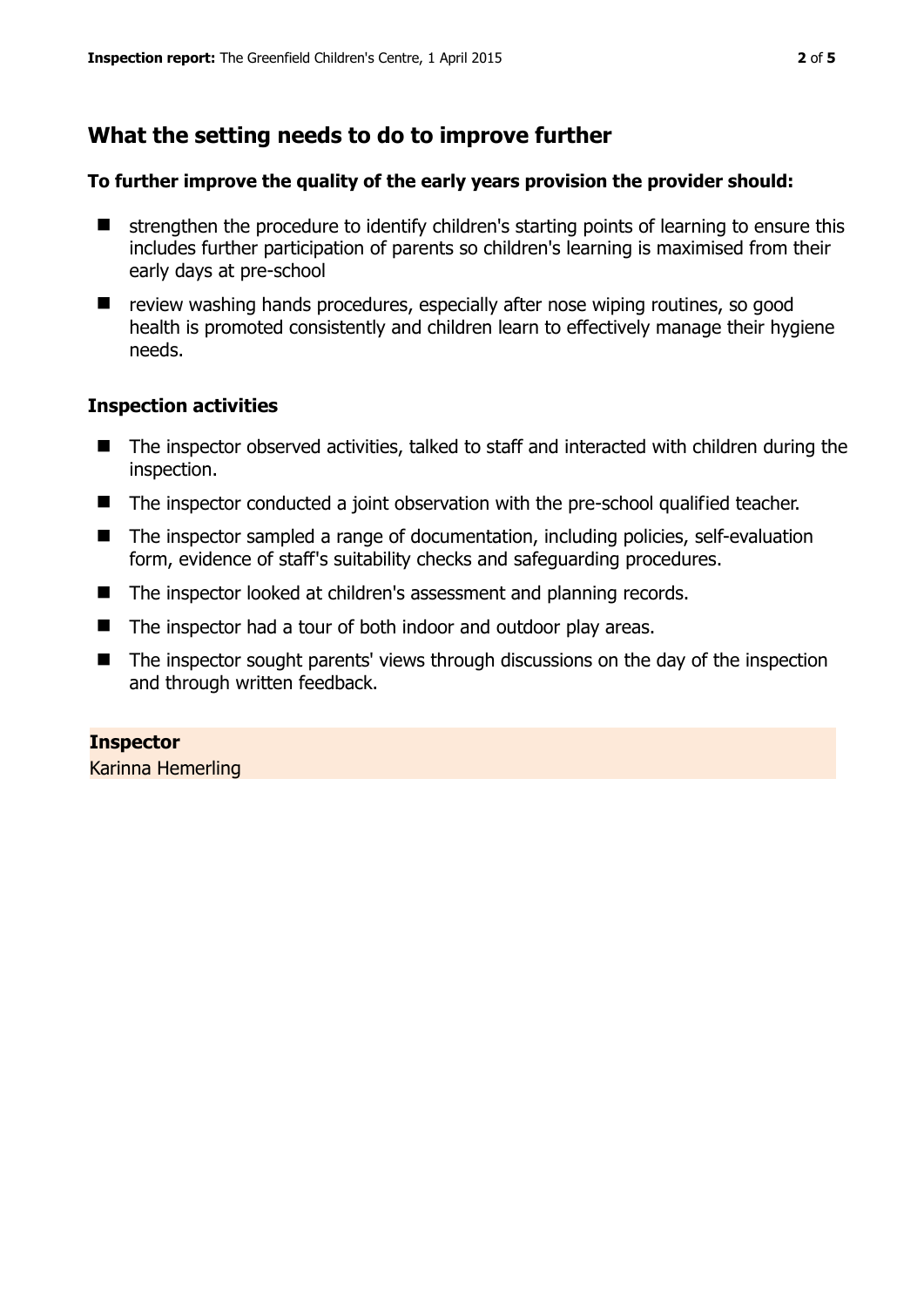### **Inspection findings**

#### **How well the early years provision meets the needs of the range of children who attend. This is good**

Staff promptly start their observations of children's skills. However, children's starting points of learning are only identified after several sessions. Furthermore, staff do not fully involve parents in sharing more precise information about children's actual skills on entry. Therefore, their initial learning is not maximised. Staff regularly assess children's development and closely monitor their progress. They skilfully complete the progress check for children aged between two and three years and share this report with parents. Staff also share children's learning journals with parents. This promotes their learning between the pre-school and home. For example, staff engage parents in teaching children rhymes and collecting leaves for activities at pre-school. Excellent links with outside professionals especially benefit those with special educational needs and/or disabilities, who receive continuous support. Children who speak English as an additional language effectively learn English and use their home language at pre-school. Teaching is good and children develop their skills well.

#### **The contribution of the early years provision to the well-being of children is good**

Staff promote healthy living by keeping children active and providing them with nutritious snacks. Children have excellent outdoor experiences. For example, they play ball games, build with large blocks and explore playground equipment. Most of the time, children's independence is promoted well. For example, they learn toileting skills and feed themselves at snack time. However, not all staff promote healthy hygiene practices. For example, hand washing procedures are not consistent, especially following nose wiping routines. Staff support children's social development and organise small and large group activities so they learn to cooperatively play. Children's behaviour is discussed with parents and children are supported with age-appropriate boundaries. Staff teach children to persist and manage risks. For example, they build an obstacle course and evaluate the best ways to complete the task safely. Staff praise children to boost their confidence and selfesteem. Therefore, children are happy and resilient.

#### **The effectiveness of the leadership and management of the early years provision is good**

Staff understand and effectively implement the safeguarding and welfare requirements. They share policies and procedures with parents and inform them about all aspects of practice. Managers promote safe recruitment and undertake ongoing checks to ensure staff's suitability. Staff participate in supervision meetings and continuously enhance their teaching practice through training. They conduct risk assessments and checks of play areas to minimise risks and hazards for children. Staff seek parents' views, track children's progress and reflect on practice as a team. They demonstrate a good capacity for continuous improvement. The Early Years Foundation Stage is at the heart of practice and children benefit from a secure team of professionals that meets their diverse needs well.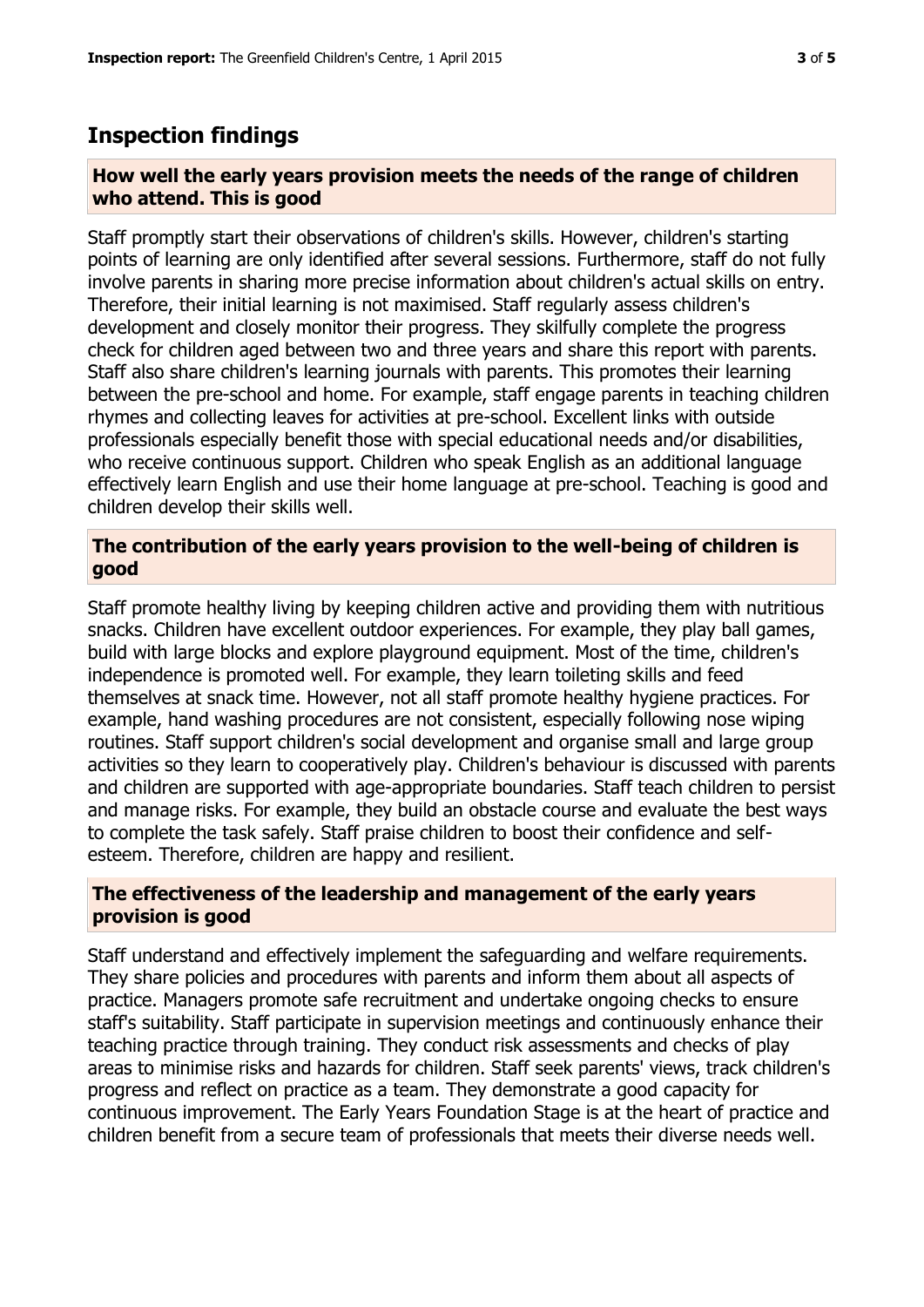## **Setting details**

| Unique reference number       | EY244219                                 |  |
|-------------------------------|------------------------------------------|--|
| <b>Local authority</b>        | Hertfordshire                            |  |
| <b>Inspection number</b>      | 855868                                   |  |
| <b>Type of provision</b>      | Sessional provision                      |  |
| <b>Registration category</b>  | Childcare - Non-Domestic                 |  |
| Age range of children         | $2 - 3$                                  |  |
| <b>Total number of places</b> | 28                                       |  |
| Number of children on roll    | 60                                       |  |
| <b>Name of provider</b>       | Greenfield Nursery School Governing Body |  |
| Date of previous inspection   | Not applicable                           |  |
| <b>Telephone number</b>       | 01992 760779                             |  |

The Greenfield Children's Centre was registered in 2002. This registration is for the preschool that operates as part of the children's centre. The pre-school employs 13 members of childcare staff. Of these, 12 hold an appropriate early years qualification at level 2 and 3, including two with Qualified Teacher Status. It opens from Monday to Friday, term time only. Sessions are from 9am until 12pm and 12.30pm until 3.30pm. The pre-school supports children with special educational needs and/or disabilities and children who speak English as an additional language. It provides funded early education for two-year-old children.

This inspection was carried out by Ofsted under sections 49 and 50 of the Childcare Act 2006 on the quality and standards of provision that is registered on the Early Years Register. The registered person must ensure that this provision complies with the statutory framework for children's learning, development and care, known as the Early Years Foundation Stage.

Any complaints about the inspection or the report should be made following the procedures set out in the guidance 'Complaints procedure: raising concerns and making complaints about Ofsted', which is available from Ofsted's website: www.gov.uk/government/organisations/ofsted. If you would like Ofsted to send you a copy of the guidance, please telephone 0300 123 4234, or email enquiries@ofsted.gov.uk.